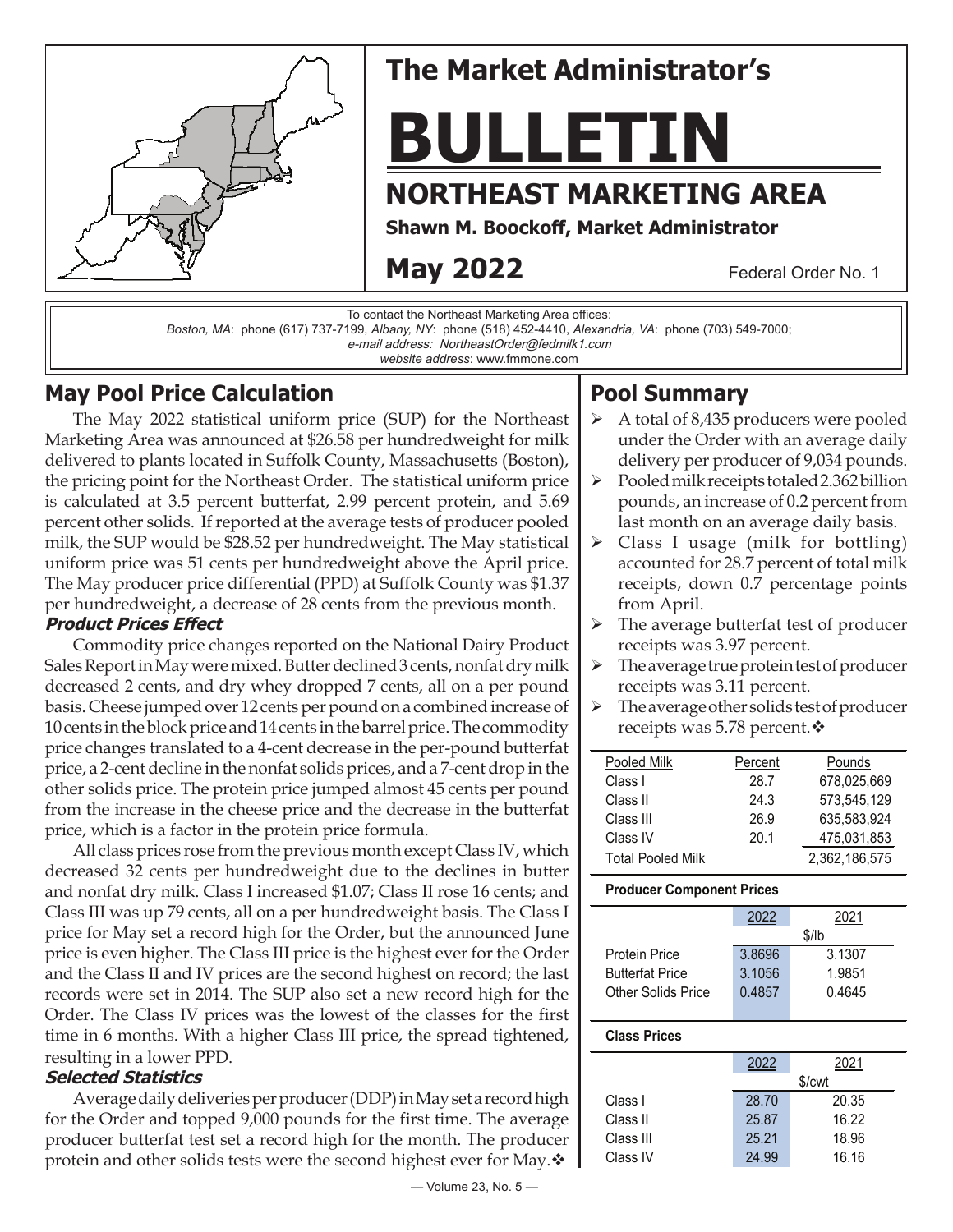## **Manufactured Dairy Products—2021 Summary**

USDA's National Agricultural Statistics Service recently released their *Dairy Products 2021 Summary.*  This publication summarizes dairy products manufactured in the United States. The accompanying table compares selected products' changes to 2021 from 2020 and 2016, for both the U.S. and for milk used in the Northeast Order. All percentages have been adjusted for leap years 2016 and 2020.

#### **Cheese Production**

Nationally, total cheese production (excluding cottage cheese) grew 3.8 percent from 2020. Individual categories all increased: American rose 4.6, Italian was up 2.8, Swiss and other cheeses jumped 6.1, and cream (and Neufchatel) grew 2.6, all on a percentage basis. Within the other cheese category, Hispanic (had the highest volume in this category and accounted for 26.0 percent) increased 1.5 percent. Gouda had the most growth from 2020 (26.3 percent), but only accounted for 4.2 percent of the total category. Swiss cheese, which represented 24.4 percent of other cheese, grew 1.8 percent. Other cheeses in this category

include feta, blue/gorgonzola, Muenster, brick, and other varieties. Within total Italian cheese, ricotta declined 1.8 percent from 2020.

When compared to five years earlier, total cheese is up 12.8 percent nationally. American rose 17.1, Italian increased 8.7, Swiss and other cheeses grew 13.0, and cream cheese was up 14.3, all on a percentage basis. Within the other types, Hispanic cheese rose 33.0 percent from 2016.

In the Northeast, milk used in making cheese increased 0.7 percent from 2020 to 2021. By category, milk used in American cheese rose a slight 0.1 percent, Italian cheese was up 1.7 percent (this figure includes ricotta that increased 8.5 percent), and Swiss and other cheeses grew 1.7 percent. Cream cheese declined 2.3 percent. Compared to 5 years earlier, milk used in making cheese in the Northeast was up 3.9 percent with Italian increasing 10.0 percent and cream cheese growing 4.1 percent. American cheese use was down 0.3 percent while Swiss and other cheeses dropped 10.2 percent compared to 2016.

#### **Other Products**

U.S. butter production decreased 3.2 percent from 2020 to 2021. Compared to 2016, it is up 12.9 percent. Nonfat dry milk (NFDM) rose 4.0 percent from the previous year and 15.8 percent from 2016. Yogurt increased 5.5 from the 2020 and 6.7 percent from 5 years ago. Ice cream (not shown in table) decreased 4.5 percent from the previous year and 3.6 percent from 2016. Combined evaporated and condensed (whole and skim) decreased 4.4 percent from 2020 and 10.6 percent from 2016.

In the Northeast, milk used in butter dropped 5.6 percent in 2021. Compared to 2016, it was up 4.9 percent. Milk utilized in yogurt increased 1.8 percent from the

| <b>Change in Selected Manufactured Dairy Products, 2021</b> |                          |                  |                                   |       |  |
|-------------------------------------------------------------|--------------------------|------------------|-----------------------------------|-------|--|
|                                                             | Total U.S. Production    |                  | <b>Total Northeast Order Milk</b> |       |  |
|                                                             | of Manufactured Products |                  | Used to Manufacture#              |       |  |
|                                                             | 2021 from:               |                  |                                   |       |  |
|                                                             | 2016                     | 2020             | 2016                              | 2020  |  |
|                                                             |                          | (percent change) |                                   |       |  |
| Cheese                                                      |                          |                  |                                   |       |  |
| American <sup>^</sup>                                       | 17.1                     | 4.6              | (0.3)                             | 0.1   |  |
| Italian+                                                    | 8.7                      | 2.8              | 10.0                              | 1.7   |  |
| Cream and Neufchatel                                        | 14.3                     | 2.6              | 4.1                               | (2.3) |  |
| Other*                                                      | 13.0                     | 6.1              | (10.2)                            | 1.7   |  |
| <b>Total Cheese(excludes</b>                                |                          |                  |                                   |       |  |
| cottage)                                                    | 12.8                     | 3.8              | 3.9                               | 0.7   |  |
| <b>Butter</b>                                               | 12.9                     | (3.2)            | 4.9                               | (5.6) |  |
| NFDM~                                                       | 15.8                     | 4.0              | 1.4                               | (0.4) |  |
| Yogurt                                                      | 6.7                      | 5.5              | 12.9                              | 1.8   |  |

Source: USDA, NASS - Dairy Products 2021 Summary; Northeast Order pool report data.

# Based on total milk used in manufacture of products.

^ Includes Cheddar, Colby, Monterey, and Jack. + Includes ricotta, mozzarella, parmesan, provolone, and other Italian varieties.

\* Includes Swiss, Hispanic, Muenster, Gouda, blue, brick, feta, and other varieties.

 $\sim$  For human use: Northeast data includes some whole milk powder.

previous year and 12.9 percent from 5 years ago. Milk used in the production of dry milk products (mostly nonfat but does include some whole milk powder) declined 0.4 percent from 2020; compared to 2016, it rose 1.4 percent. Milk utilized in ice cream rose 12.3 percent in 2021. Compared to 5 years ago, it dropped 23.5 percent. Milk used in evaporated and condensed was up 5.3 percent from 2020 and 56.4 percent from 2016.

#### **Leading States**

The top five cheese-producing states continued to be Wisconsin, California, Idaho, New Mexico, and New York. Pennsylvania ranked number seven and Vermont was number 10 of the states reported. Not all states are represented; data cannot be disclosed when there are fewer than three plants. Due to this, state rankings were not available for many products. Wisconsin remained the number one producer of both American and Italian cheese although California was second in Italian cheese with only 49 million pounds less than Wisconsin in 2021. New York remained the largest producer of yogurt, cottage cheese (low fat and creamed), and sour cream.

#### **Percent of Total Milk Production**

Of U.S. total milk production, 80.4 percent was used in manufactured products (19.6 percent sold for fluid use) in 2021, up from 79.3 percent in 2020 and 76.9 percent in 2016.

In the Northeast Order, the total amount of pooled milk utilized in manufactured products equaled 69.2 percent in 2021, unchanged from 2020 and up from 66.9 percent in 2016. **Number of Plants**

The total number of plants equaled 1,196 in 2021, down from 1,231 in 2020. Wisconsin led with 188, followed by New York with 119, and California with 102. Pennsylvania reported 80 and Vermont had 49 in 2021.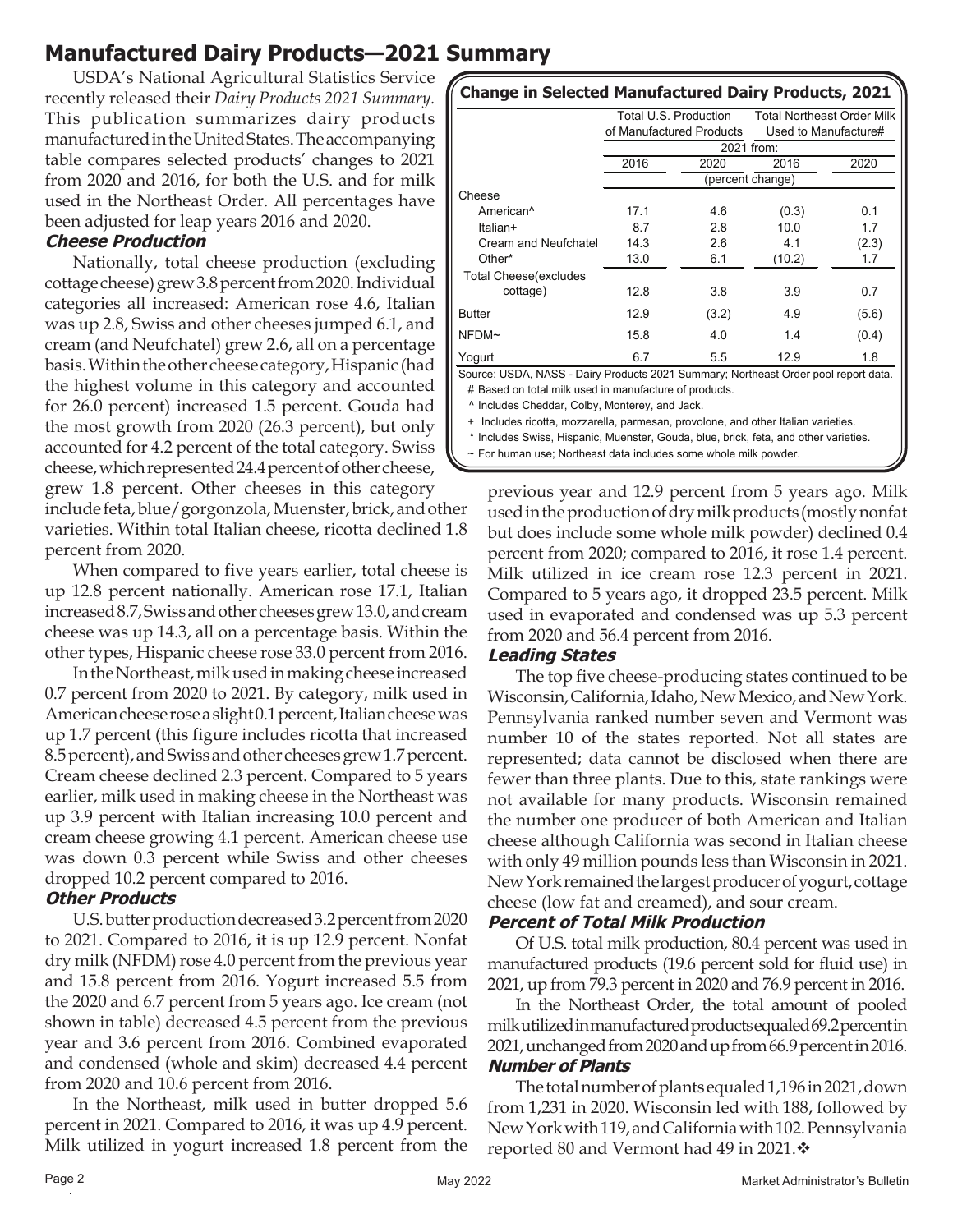### **Consumer Expenditure Surveys**

The United States Bureau of Labor Statistics (BLS) conducts a series of surveys across the United States to collect data on consumer spending. The Consumer Expenditure Survey (CES) provide statistics on expenditures, income, and demographic characteristics of consumers within the United States. This data provides valuable insight into the behavior of consumers. Data is collected from numerous households across the country tracking expenditures made. Consumer Unit (CU) is the term used by CES to refer to a household. A CU can be made up of a range of living situations but commonly is defined as a household related by blood, marriage, or adoption. Collected data can be broken down into several different characteristics such as income, geographic regions, age, race, and occupation.

The focus of this article will be on the

relationship between the household dynamic and dairy product expeditures over a 20-year period, 2001-2020. Expenditures have been adjusted for 2020-dollar values. The CES categorizes dairy products in three ways: Dairy Products, Fresh Milk & Cream, and Other Dairy Products. The Dairy Products group is composed of the other two categories. The Other Dairy Products category includes "butter, cheese, ice cream products, yogurt, powdered milk, condensed and evaporated milk, liquid and powdered diet beverages, malted milk, milk shakes, chocolate milk, and other specified dairy products." (https://www.bls.gov/ cex/csxgloss.htm)

Between 2001 and 2020, single parent CU on average decreased spending on Dairy Products by \$7.21 a year. Single person CU spent 56 cents more each year on Dairy Products and husband and wife CU (with and without children) spent 78 cents less year-to-year. Husband and wife with children CU spent \$754.03 on Dairy Products in 2020, almost \$250.00 more than husband and wife only CU. Husband and wife with children CU spend progressively more on Dairy Products in relation to the age of the oldest child, \$687.23 (oldest child under 6), \$738.85 (oldest child 6 to 17), and \$804.64 (oldest child 18 or older). Husband and wife with children CU in 2020 averaged 1.6 children under 18 and 2.0 earners per household.

Much of the decrease in Dairy Products spending can be attributed to a decline in Fresh Milk & Cream expenditures across all CU types. Within the first two decades of the 2000s, Fresh Milk & Cream expenditures per CU declined in excess of 19 percent in all household types. Single parent households experienced the largest drop at 36.5 percent from



2001-2020, spending on average \$131.58 on Fresh Milk & Cream in the year 2020. Husband and wife with children CU (specifically with the oldest child 18 or older) saw the lowest decrease in Fresh Milk & Cream expenditures at 19.0 percent, spending the most of all CU types at \$237.85 in 2020. Other Dairy expenditures help offset some of the decline in Dairy Product expenditures, all CU types (except single parent CU) increased in Other Dairy expeditures between 2001 and 2020. Once again, Husband and wife with children CU (with the oldest child 18 or older) had the highest Other Dairy expenditures in 2020 (\$566.79), an increase of 33.9 percent from 2001. Since 2001, Other Dairy expenditures increased 14.3 percent in husband and wife only CU, 19.4 percent in all husband and wife with children CU, and 19.5 percent in single person CU.

Dairy Product expenditures as a portion of CU food expenditures saw similar trends between 2001 to 2020 across different CU dynamics. All CU types spent between 5.3 percent to 7.8 percent of food expenditures on Dairy Products. Husband and wife with children (oldest child under six) spent an average of 7.1 percent between 2001 and 2020, the most of all CU types. Single person and husband and wife only CU spent 6.0 percent for the same 20-year period, the lowest of all CU types. As seen in the accompanying chart, Dairy Product expenditures as a portion of CU food expenditures experienced a significant increase in 2020 across all CU compositions. The uptick in 2020 as a result of the pandemic comes after a slow decline in all CU, starting in 2013. The Single Parent CU had the most dramatic drop in this time frame, starting at 6.9 percent in 2013 and falling to 5.3 percent in 2019. $\cdot$